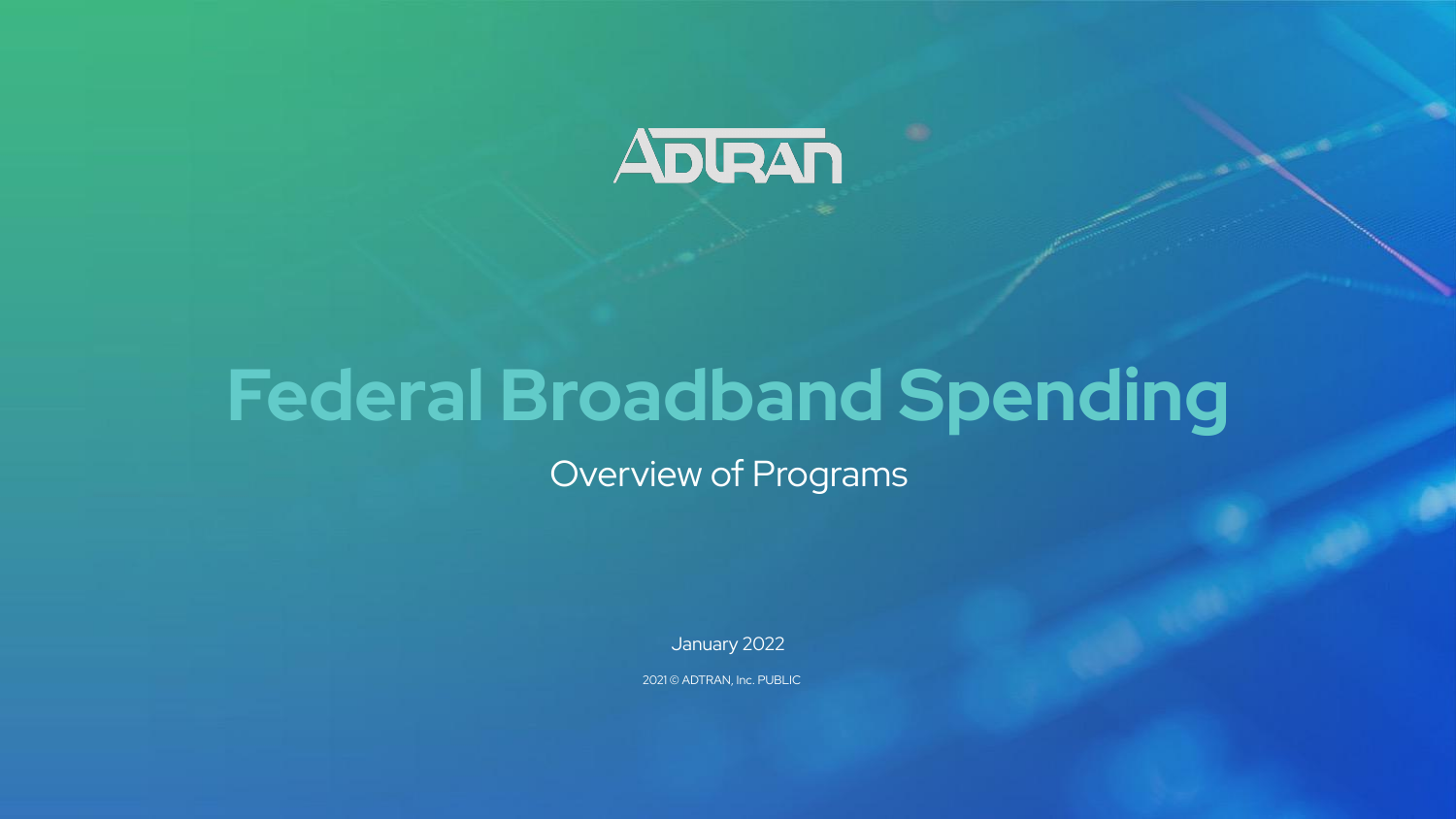BROADBAND DEMAND

# **Last Mile Access**



2021 © ADTRAN, Inc. **PUBLIC** General Business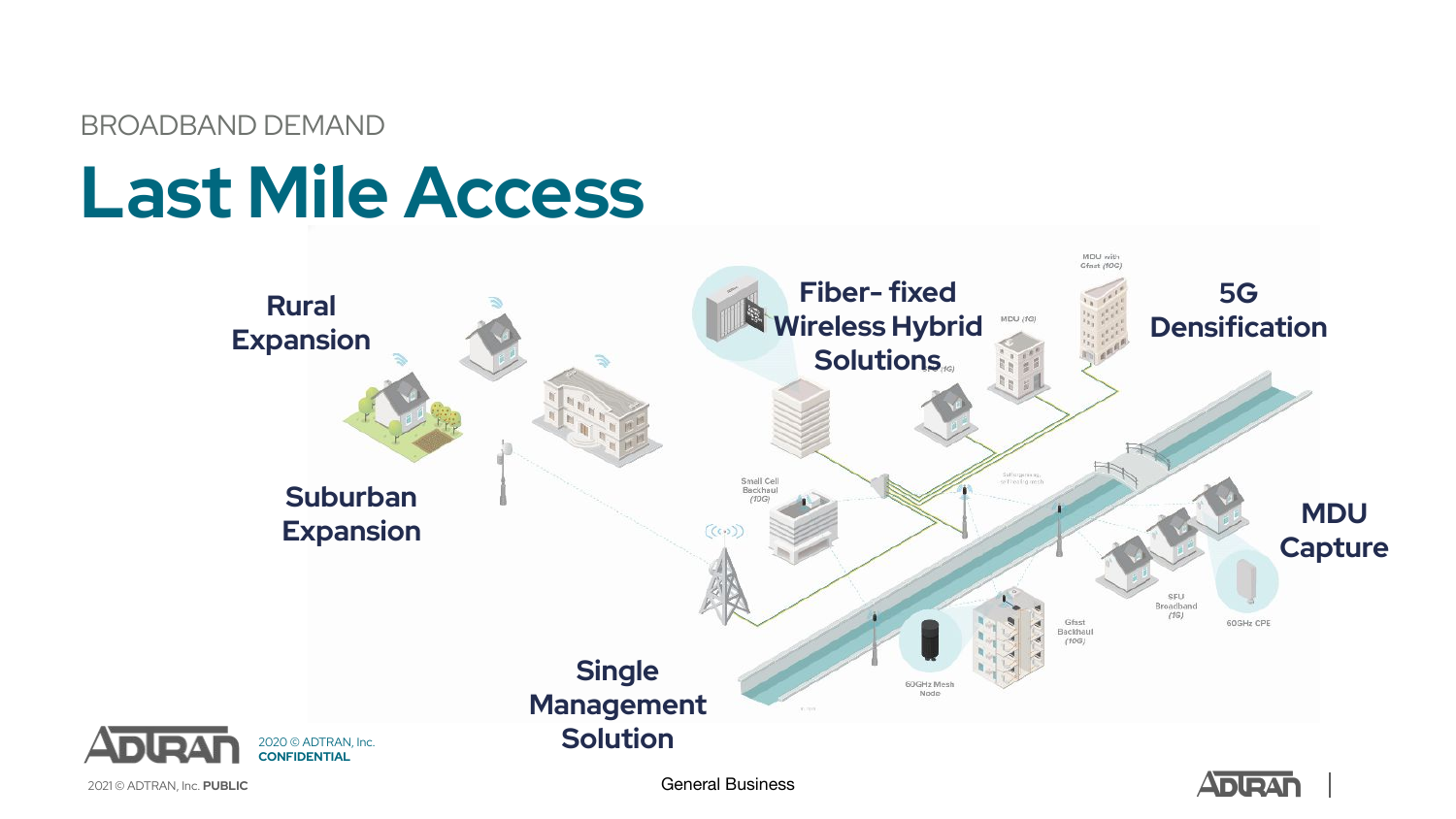FIBER ACCESS. THE WAY IT SHOULD BE.

# **Expanded Use Cases -quicker ROI**

### **Deploy a mix of low capacity and high capacity access services**



Expanded Use Cases



2021 © ADTRAN, Inc. **PUBLIC** General Business

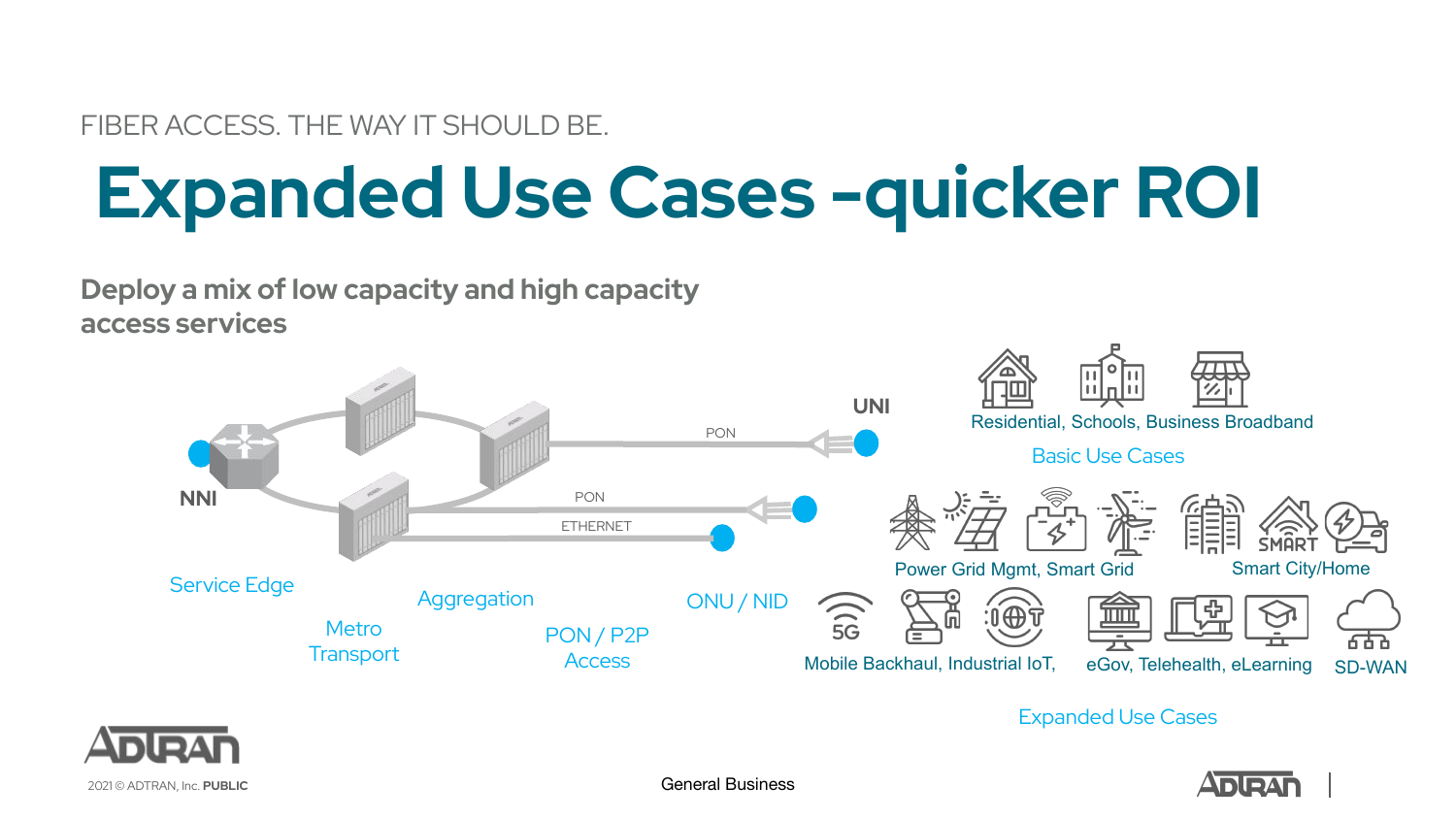### FEDERALLY ADMINISTERED PROGRAMS

# **Program Highlights**

CAF • First USF monies targeted specifically at Broadband •Administered by FCC: ~\$8B/10 years to serve 4.2M locations with Gigabit •Buildout over 6 years with incentive to build 20% in year 1 •\$11B available to award in Phase 2, once broadband mapping is improved RDOF •\$500-600 mil/year through 2021, \$700M-\$1.15B for 2022 •Round 3 application window 11/24/2022 - 2/22/2022 •\$2B funded via Infrastructure Bill for future rounds USDA Reconnect

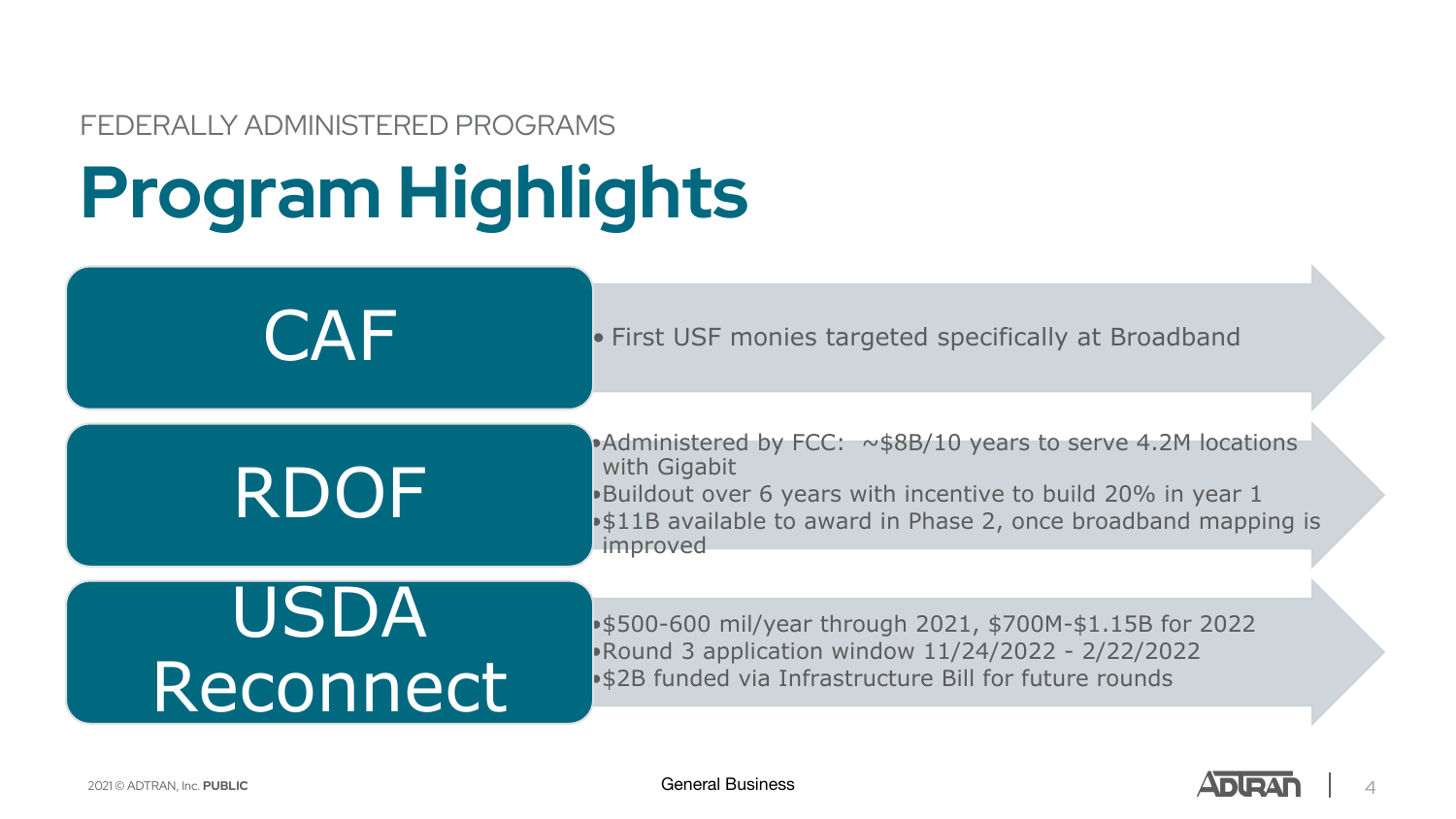### STATE/LOCALLY ADMINISTERED PROGRAMS

# **Program Highlights**

•Enacted in 2020; funds must be spent in 2021 **CARES Act** • \$139B to states/large local governments (allocated by population)<br>•Some monies allocated to Broadband for "shovel ready" projects

# ARPA

•Estimated 10-15% to be spent on Broadband (\$15B-\$20B) •State and Local Fiscal Recovery Funds - Divvied up to States/Tribes and Territories/Local •Capital Project Fund – projects dedicated to enabling work, education, and health

# Infrastructure Bill

•Broadband Equity, Access, and Deployment Program (BEAD) •\$42.4B earmarked for BEAD out of overall Infrastructure Bill •Allows funds for administrative and pre-deployment work in order to best plan

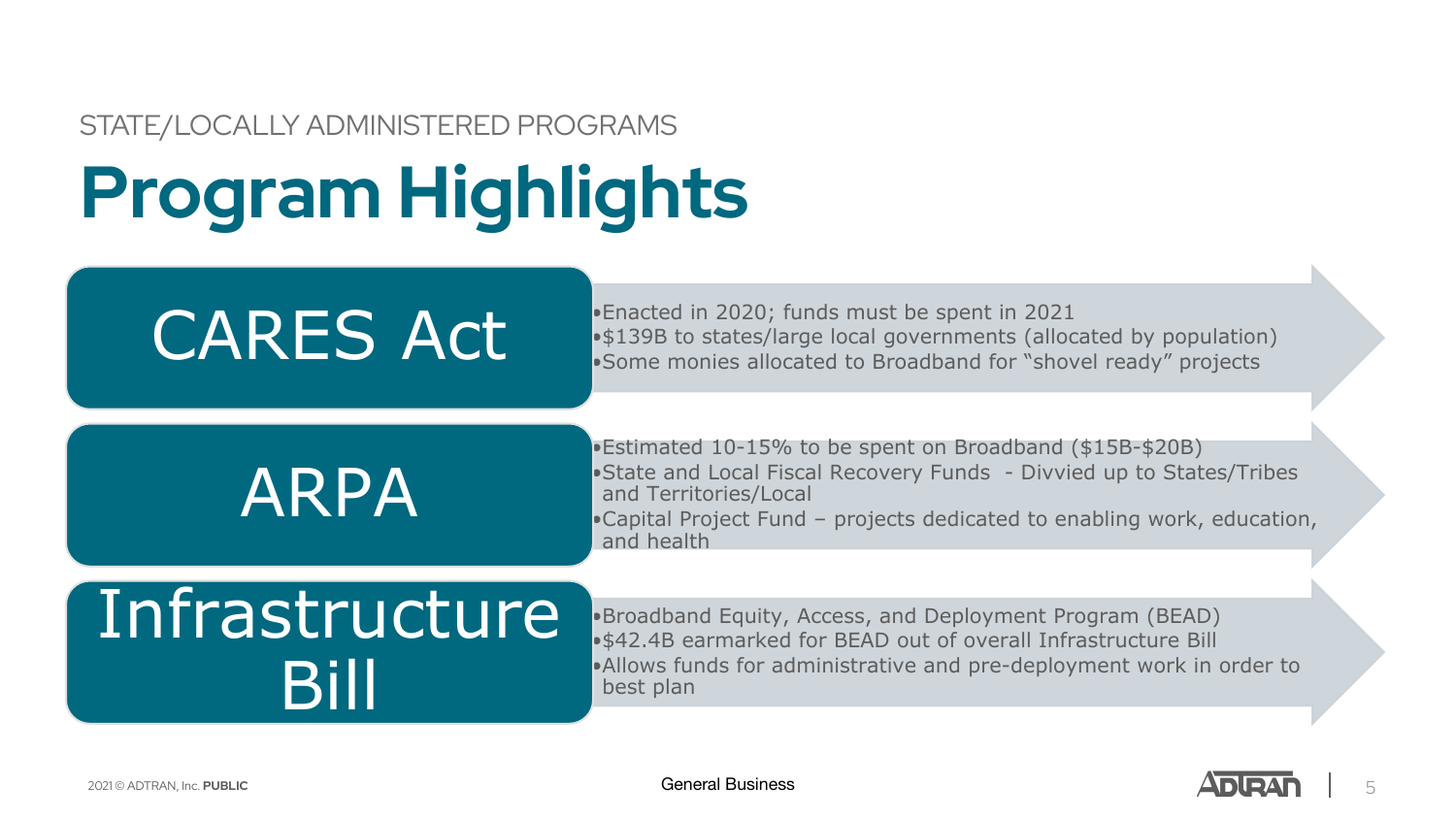### BROADBAND FUNDING

# **Summary**



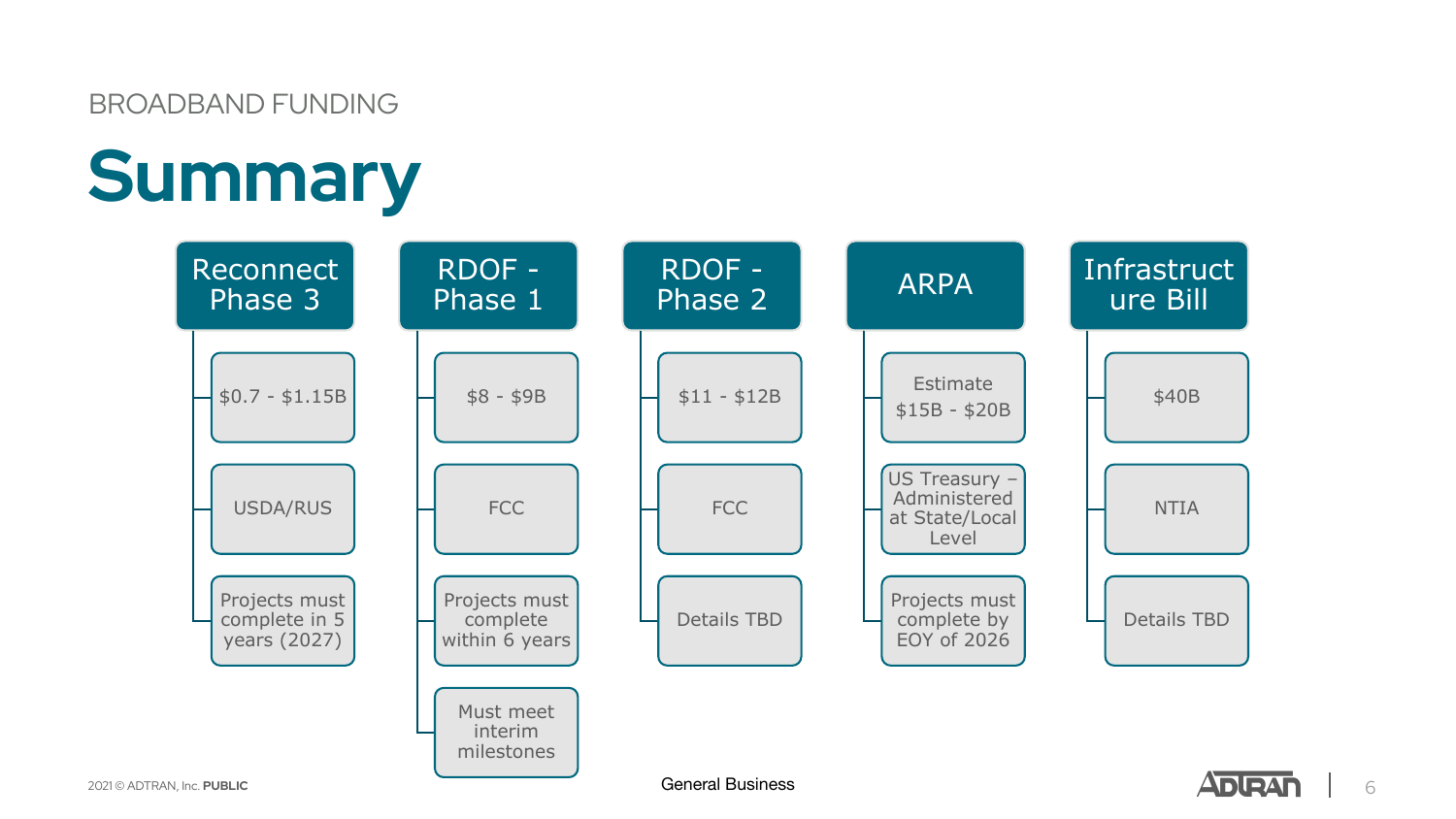# **Resources available for-**

- **• Feasibility study**
- **• Grant writing**
- **• Site engineering**
- **• Network design**
- **• Build and operate**
- **• Speed / certification testing**

## **Ron.Isom@adtran.com**

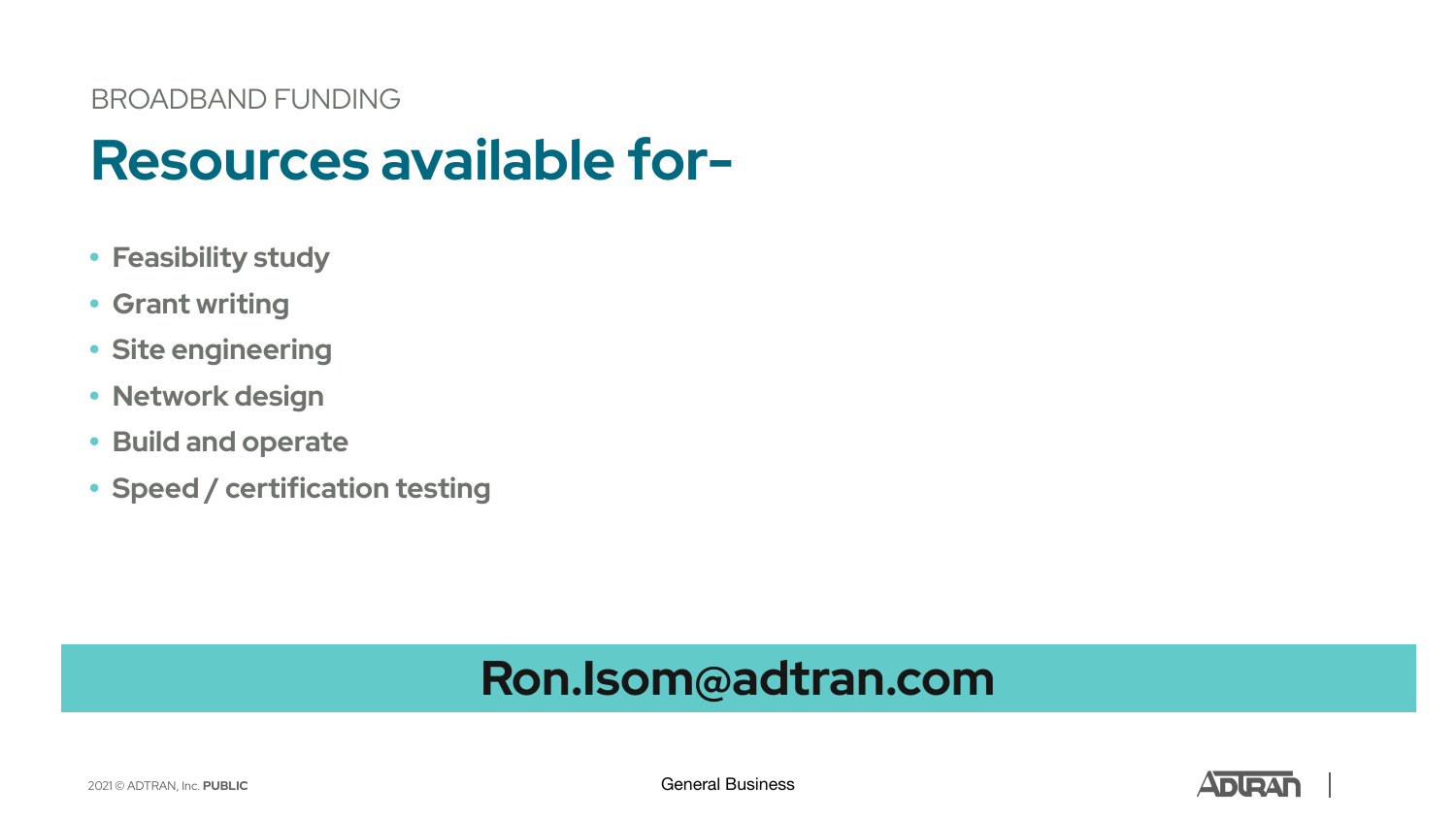

# **Additional Detail**

USDA Reconnect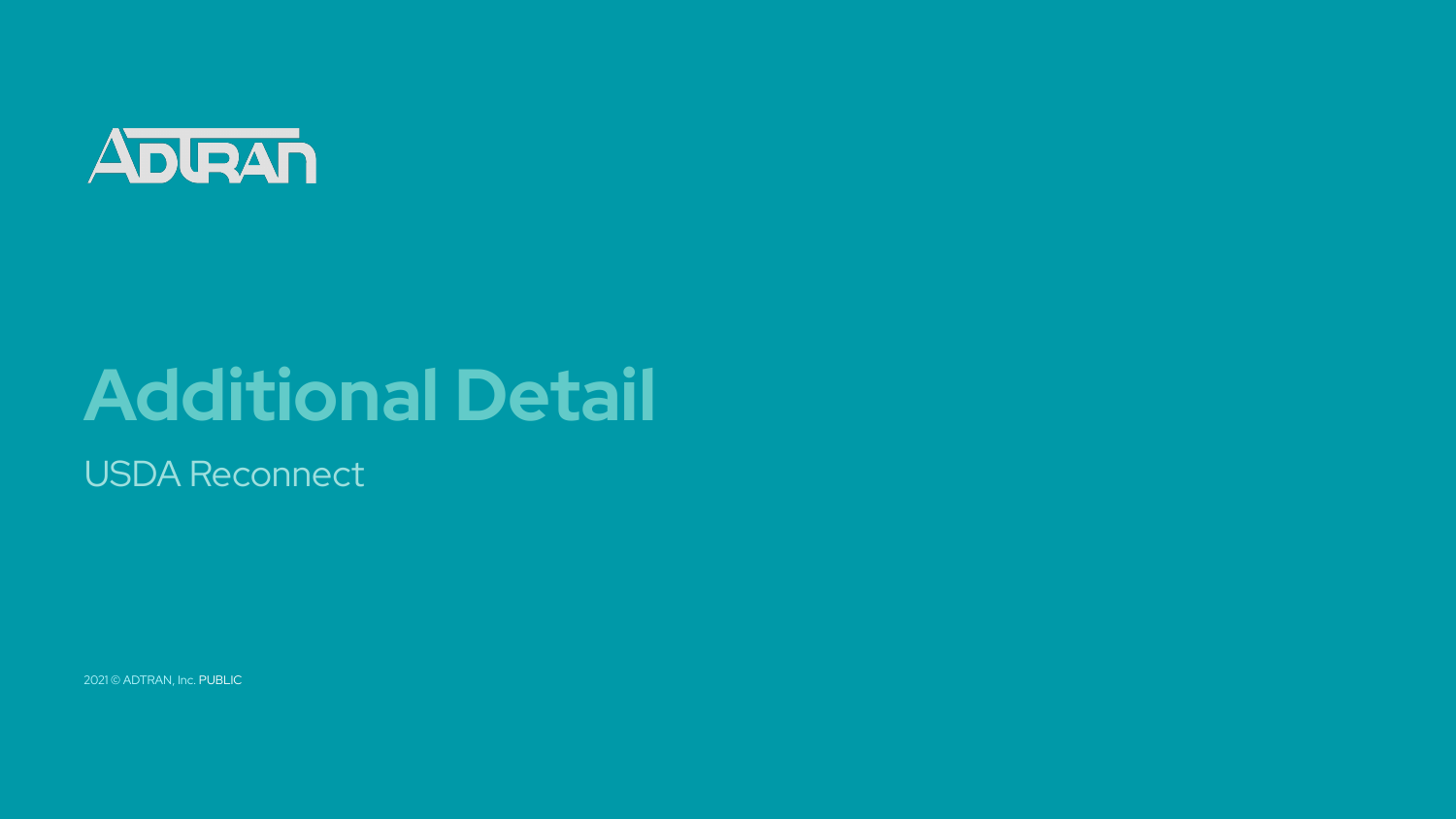### BROADBAND NETWORK INVESTMENT OVERVIEW

# **American Rescue Plan Act - ARPA**

| American Rescue Plan Act - Total Budget \$1.9T |                                                                                                                                                                                                                                                            |                                                                                                                                                                                                                                                                     |                                                                                                                   |  |  |  |
|------------------------------------------------|------------------------------------------------------------------------------------------------------------------------------------------------------------------------------------------------------------------------------------------------------------|---------------------------------------------------------------------------------------------------------------------------------------------------------------------------------------------------------------------------------------------------------------------|-------------------------------------------------------------------------------------------------------------------|--|--|--|
| <b>Broadband</b><br>Portion                    | ~\$360B - Available for Broadband Allocation                                                                                                                                                                                                               |                                                                                                                                                                                                                                                                     |                                                                                                                   |  |  |  |
| Fund                                           | Coronavirus State and Local Fiscal Recovery Funds                                                                                                                                                                                                          |                                                                                                                                                                                                                                                                     | Coronavirus Capital Projects Fund                                                                                 |  |  |  |
| <b>Breakdown</b>                               | State + Tribal + Territory Funds                                                                                                                                                                                                                           | City and County Local Funds                                                                                                                                                                                                                                         | N/A                                                                                                               |  |  |  |
| <b>Total Budget</b>                            | $\sim$ \$220B                                                                                                                                                                                                                                              | $\sim$ \$130B                                                                                                                                                                                                                                                       | \$10B                                                                                                             |  |  |  |
| Goal                                           | Address the pandemic's economic<br>fallout and ensure equitable recovery                                                                                                                                                                                   | Address the pandemic's economic fallout Fund critical capital projects<br>and ensure equitable recovery                                                                                                                                                             |                                                                                                                   |  |  |  |
| <b>Uses</b>                                    | Support public health expenditures<br>Address negative economic impacts<br>caused by the pandemic<br>Replace lost public sector revenue<br>Provide premium pay for essential<br>lworkers<br>Invest in water, sewer, and <b>broadband</b><br>infrastructure | Support public health expenditures<br>Address negative economic impacts<br>caused by the pandemic<br>Replace lost public sector revenue<br>- Provide premium pay for essential<br><b>lworkers</b><br>Invest in water, sewer, and <b>broadband</b><br>infrastructure | Projects that focus on broadband and<br>digital connectivity related to:<br>- Work<br>- Education<br>- Healthcare |  |  |  |

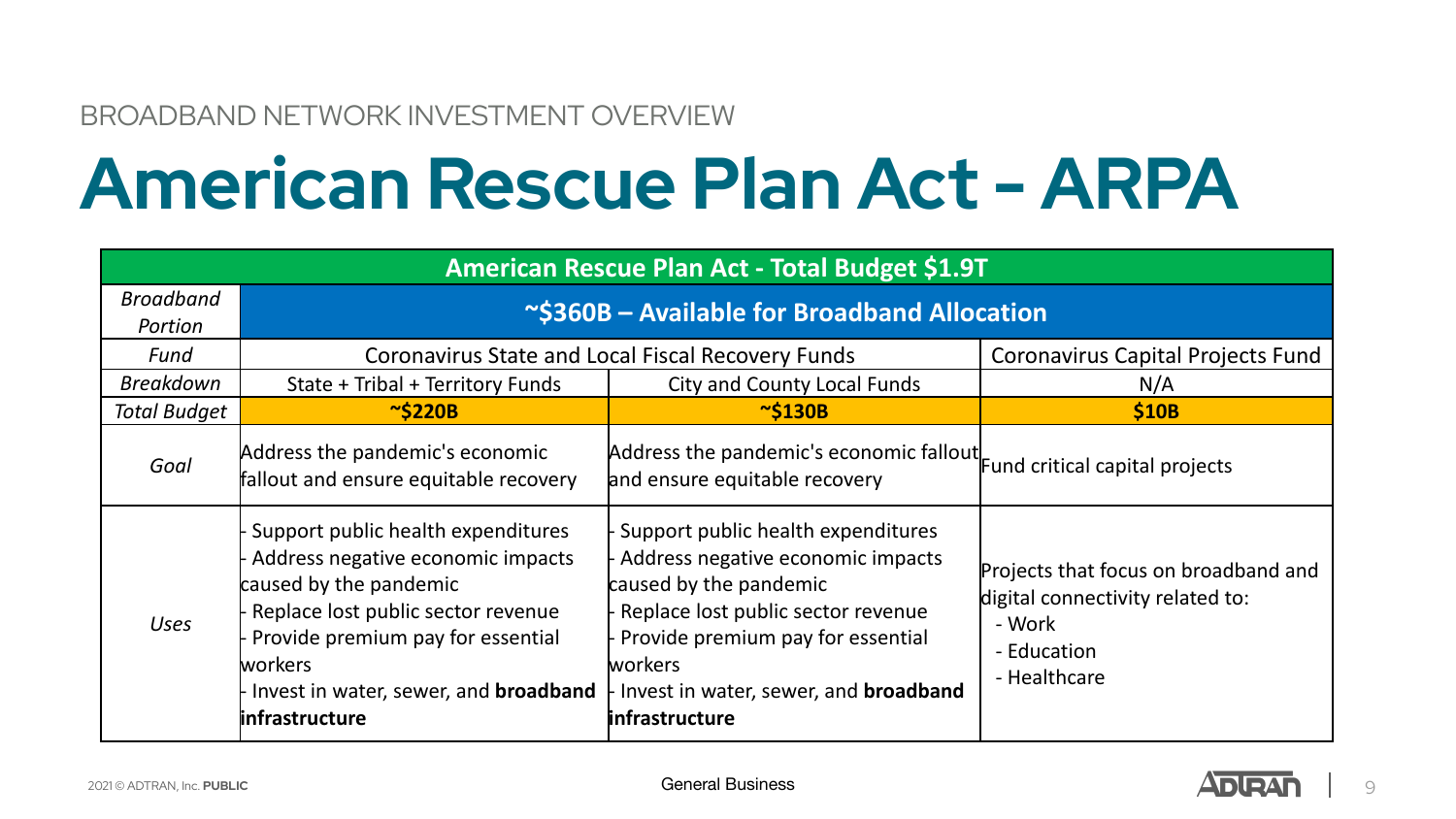### BROADBAND FUNDING

# **Summary**

- **• ReConnect Phase 3**: (\$0.7-1.15B)
	- USDA/RUS
	- Project must complete within 5 years (2027)
- **• RDOF (Phase 1)**: (\$8-9B) (2026-2027)
	- FCC
	- Complete within 6 years from funding start
	- Interim milestones with penalties:
		- 40% of locations in Y3, 60%/Y4, 80%/Y5
		- Financial incentive to hit 20% of locations in Y1
- **• RDOF (Phase 2)**: (\$11-12B)
	- FCC
	- TBD
- **• ARPA** (~\$15-20B):
	- US Treasury Allocated at State/Local Level
	- Project complete by end of 2026
- **• Infrastructure Bill** (\$40B):
	- NTIA
	- TBD

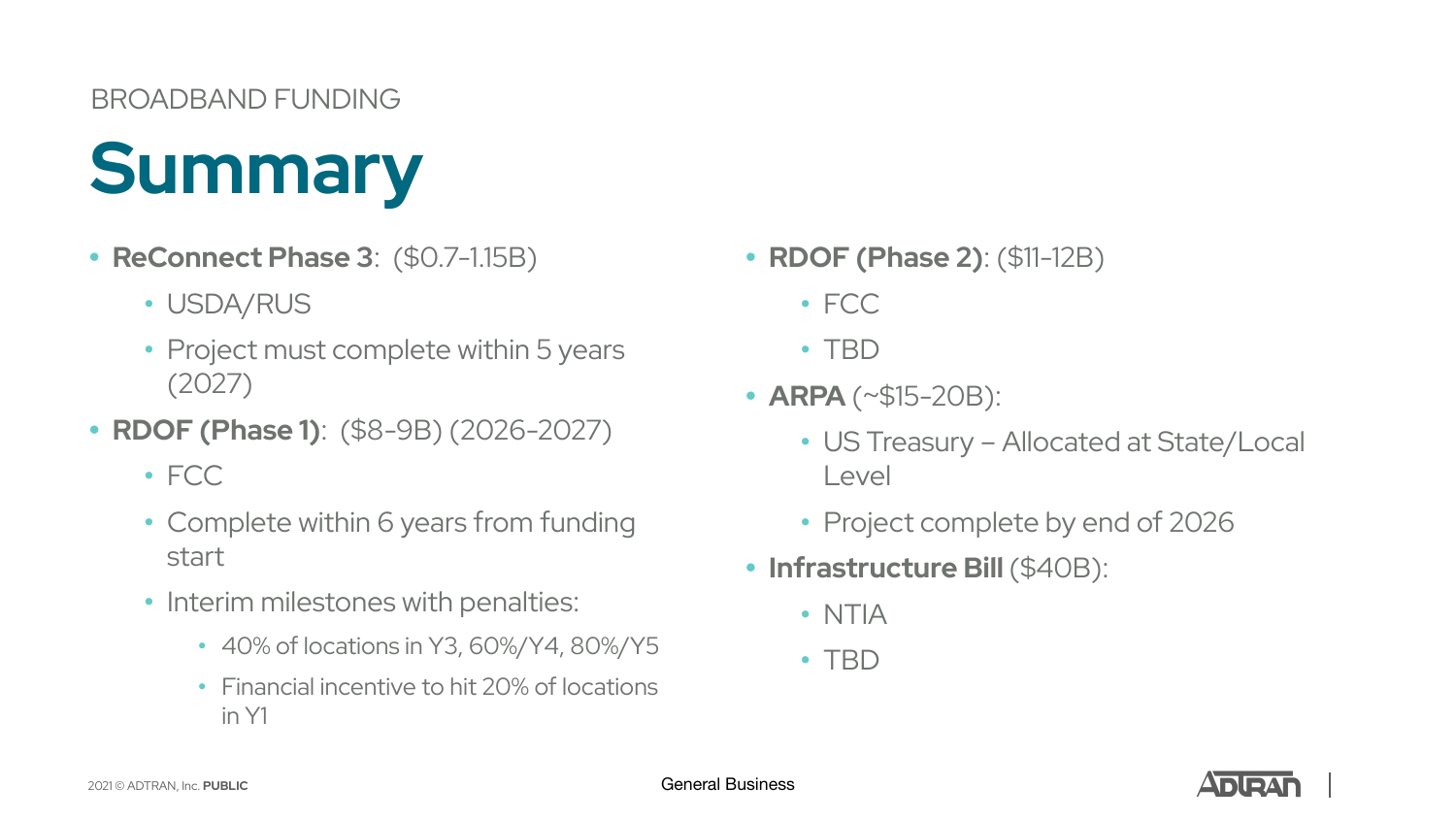### PROGRAM INFORMATION

# **USDA Reconnect**

### **Key Points:**

- Application window 11/24/21 2/22/22
- \$1.15B announced across 4 categories:
	- \$200M 100% Loans
	- \$250M 50/50 Grant/Loan
	- \$350M 100% Grant (25% match)
	- \$350M 100% Grant for Tribes, Socially vulnerable
- Includes "Buy American" provision

### **What areas are eligible?**

- Lack sufficient access to Broadband
	- 90% of HH w/o access to 100M/20M
- Must serve all premises in PFSA with 100M/100M
- Be in a rural area
- Not be in a prior funded service area
	- Cannot have received non-federal funds
	- Means previous RUS/FCC areas are eligible
	- Preference given for RDOF areas

### **Who can apply?**

- Corporation
- LLC/LLP
- Cooperatives/ mutual organization
- State/local government
- US territory
- Indian tribe
- \*\* Only single entity can apply
- \*\* One application per applicant

### **Scoring:**

- Area rurality, current service level, economic need, tribal, socially vulnerable
- Commitment affordability, labor standards, net neutrality, wholesale broadband service
- Partnerships points for projects submitted by local governments, non-profits, co-ops

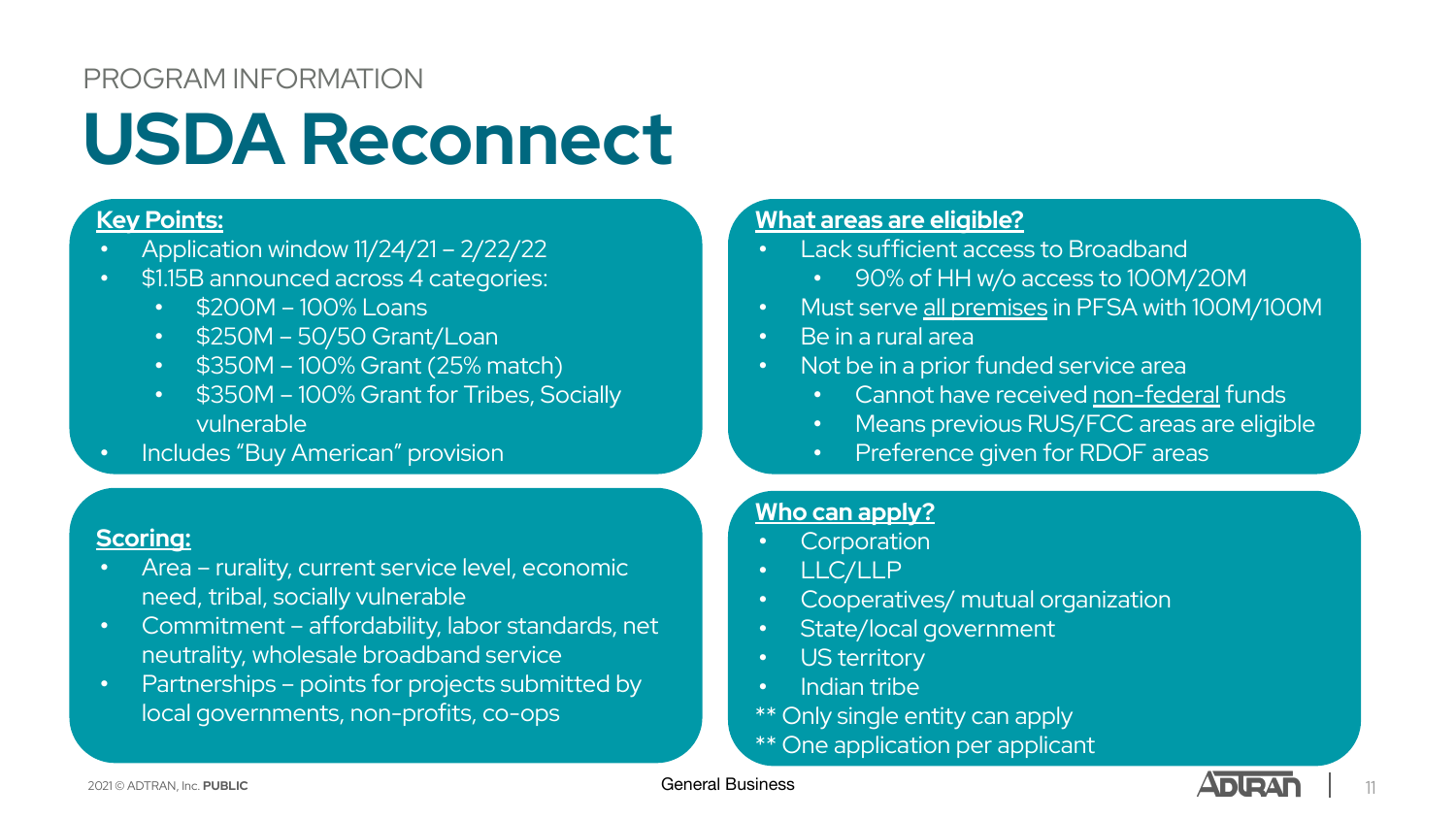

# **Additional Detail**

ARPA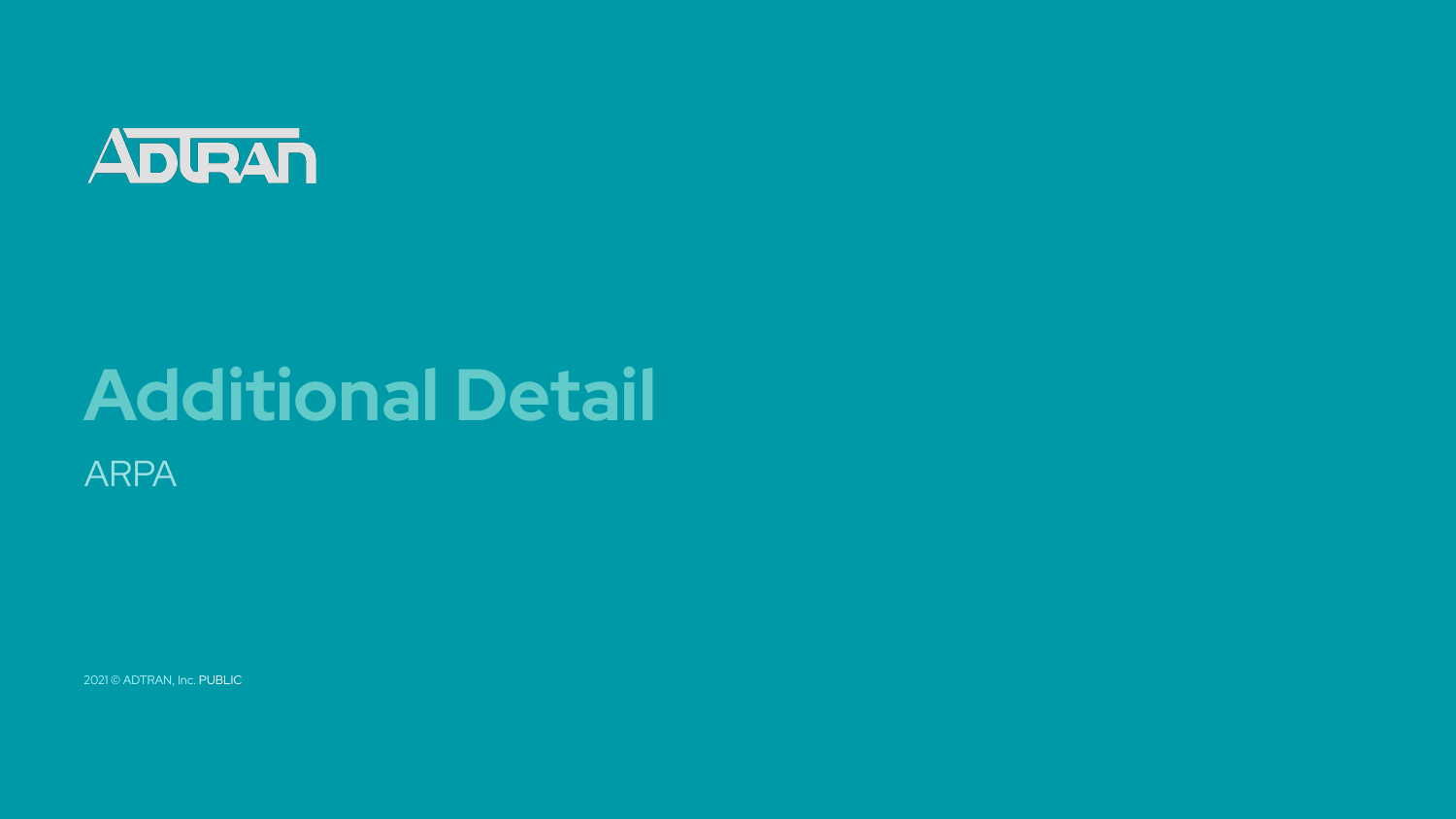## **ARPA Fiscal Recovery Funds** *"Coronavirus State and Local Fiscal Recovery Funds"*

| <b>Type</b>                                                                                                                 | <b>Amount (\$ billions)</b> |
|-----------------------------------------------------------------------------------------------------------------------------|-----------------------------|
| States & District of Columbia                                                                                               | \$195.3                     |
| <b>Tribal Governments</b>                                                                                                   | \$220B<br>\$20.0            |
| <b>Territories</b>                                                                                                          | \$4.5                       |
| Counties                                                                                                                    | \$65.1                      |
| <b>Metropolitan Cities</b>                                                                                                  | \$130B<br>\$45.6            |
| Non-entitlement Units of Local Government<br>(towns/cities with populations <50K, money funneled through state governments) | \$19.5                      |

- Process: State and Local Governments determine amount spent on Broadband and projects to be funded
- Money available: 50% mid-2021, 50% mid-2022
- Must be spent by government by EOY 2024 and project completed by EOY 2026
- Based on public announcements to date, we *estimate* the percentage of state funds for Broadband is ~10%
- Use for Broadband Infrastructure at County/City level will vary widely

<https://home.treasury.gov/policy-issues/coronavirus/assistance-for-state-local-and-tribal-governments/state-and-local-fiscal-recovery-funds>

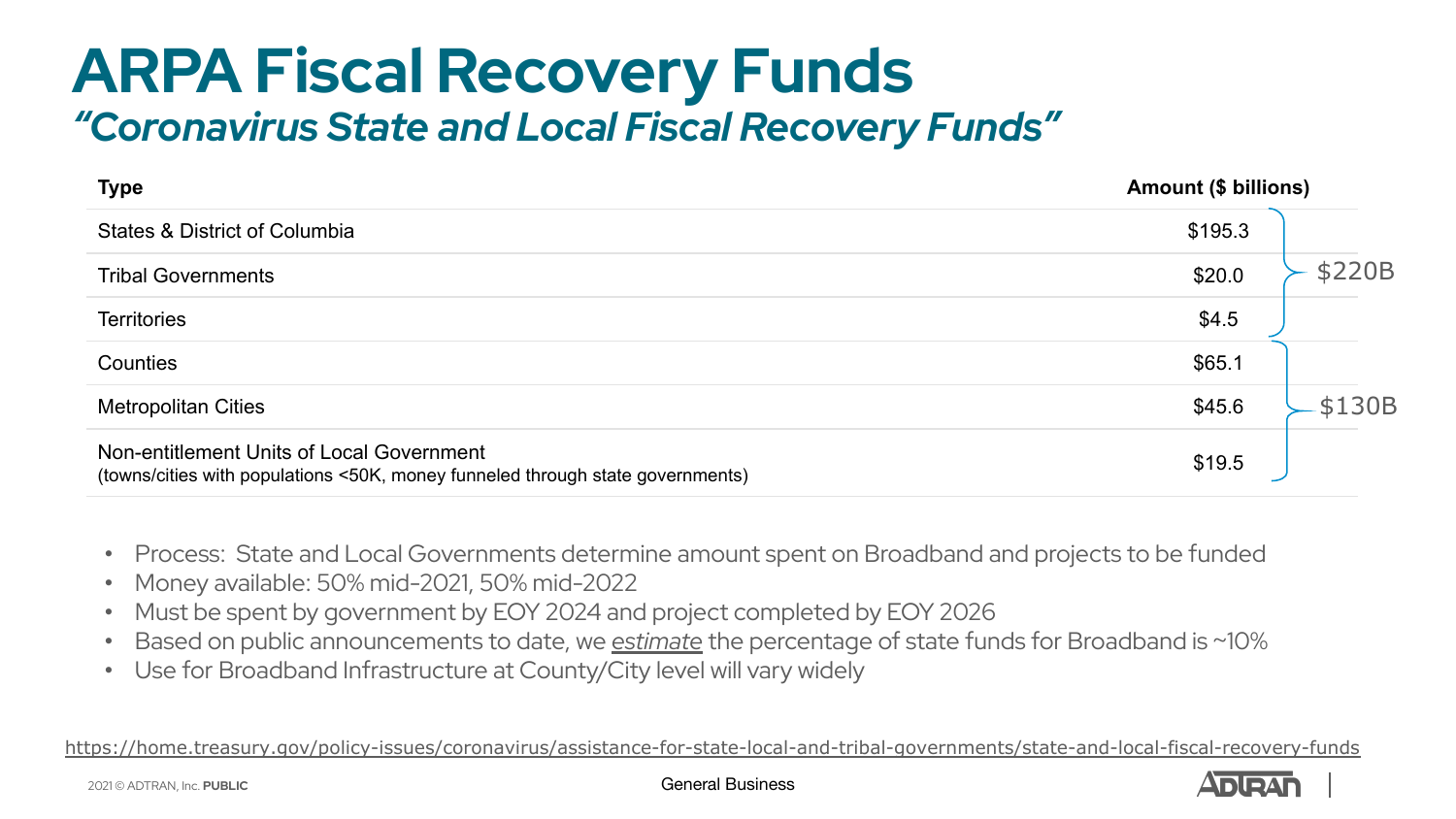### ARPA BROADBAND FUNDS

# **FRF vs. CPF**

## **Fiscal Recovery Funds (~\$350B)**

- Administered by state/local governments
- Spread over these areas:
	- Support public health expenditures
	- Address negative economic impacts caused by the public health emergency
	- Replace lost public sector revenue
	- Provide premium pay for essential workers
	- Invest in water, sewer, and **broadband infrastructure**

## **Coronavirus Capital Project Funds (\$10B)**

- Administered by US Treasury, funds allocated to states, territories, and tribes
- Focused on Broadband and Digital Connectivity related to Work, Education and Healthcare
- Presumed eligible projects:
	- Broadband infrastructure
	- Digital connectivity technology
	- Multi-purpose community facility
- Presumed ineligible projects
	- Roads, bridges, ports, etc.
	- Other construction not aligned with the fund charter

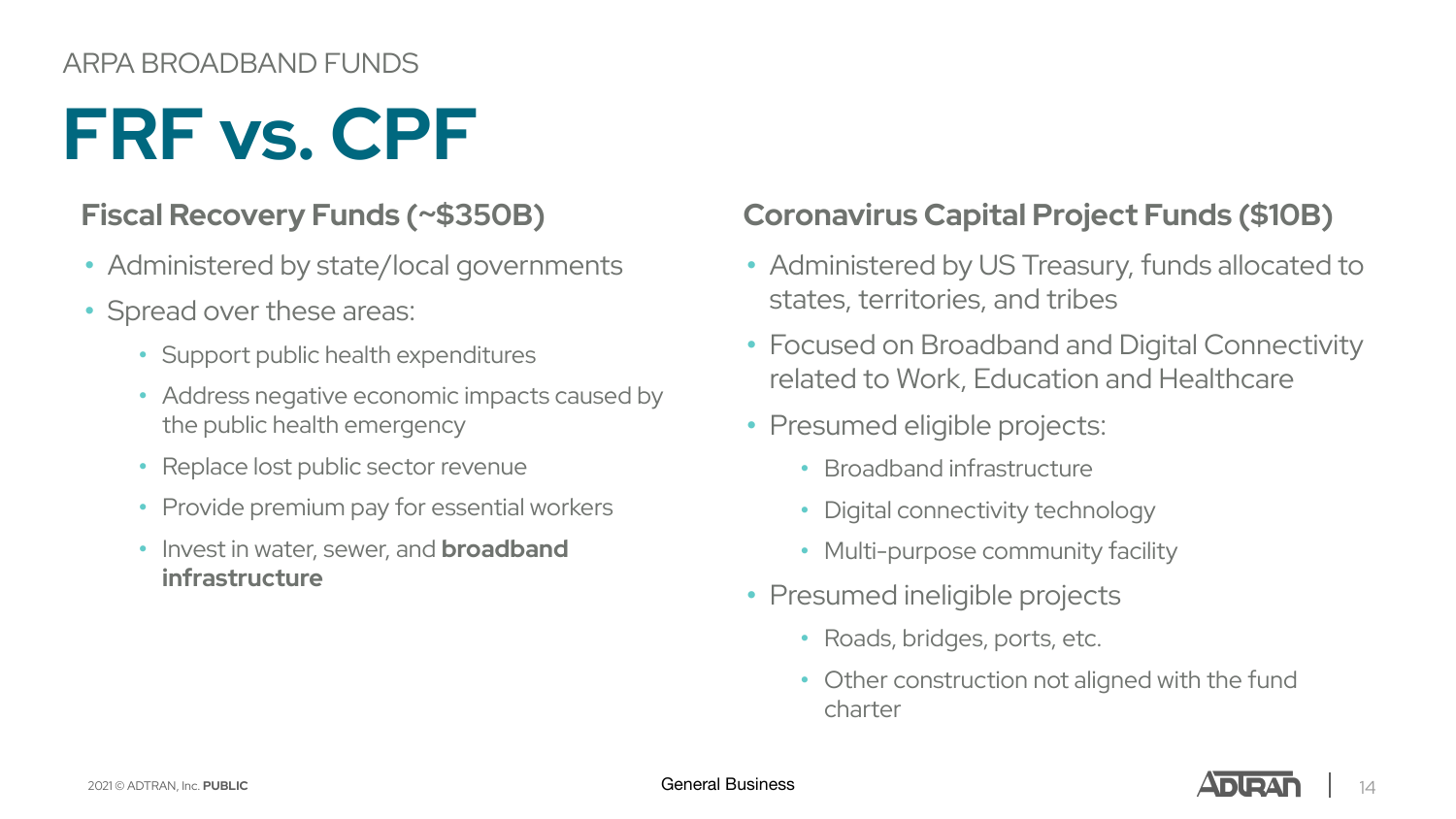# **FRF vs. CPF – Interim Final Rules**

### **Fiscal Recovery Funds**

- 100M/100M service required (unless not feasible)
- Areas without at least 25M/3M wireline broadband are eligible
- Recipients are encouraged to:
	- Prioritize last mile connections
	- Prioritize fiber optic infrastructure investment
	- Avoid investing in areas that have received funding to provide 100M/20M service by 12/24
		- Note- can still use funds to accelerate RDOF
	- Support networks associated with local governments, non-profits, or co-ops
	- Integrate affordability into design

## **Coronavirus Capital Project Funds**

- Service provider must participate in program(s) to provide subsidies to low income subscribers
- Can be reimbursed for expenses 3/15/21 or later

### • Timeline:

| <b>Type</b>                                              | <b>Application Portal</b><br><b>Launch Date</b> | <b>Deadline to Request</b><br><b>Funding</b> | <b>Deadline to Submit</b><br><b>Grant Plan</b> |
|----------------------------------------------------------|-------------------------------------------------|----------------------------------------------|------------------------------------------------|
| States, Territories &<br><b>Freely Associated States</b> | September 24, 2021                              | December 27, 2021                            | September 24, 2022                             |
| <b>Tribal Governments</b>                                | October 1, 2021                                 | June 1, 2022                                 | Not Applicable                                 |

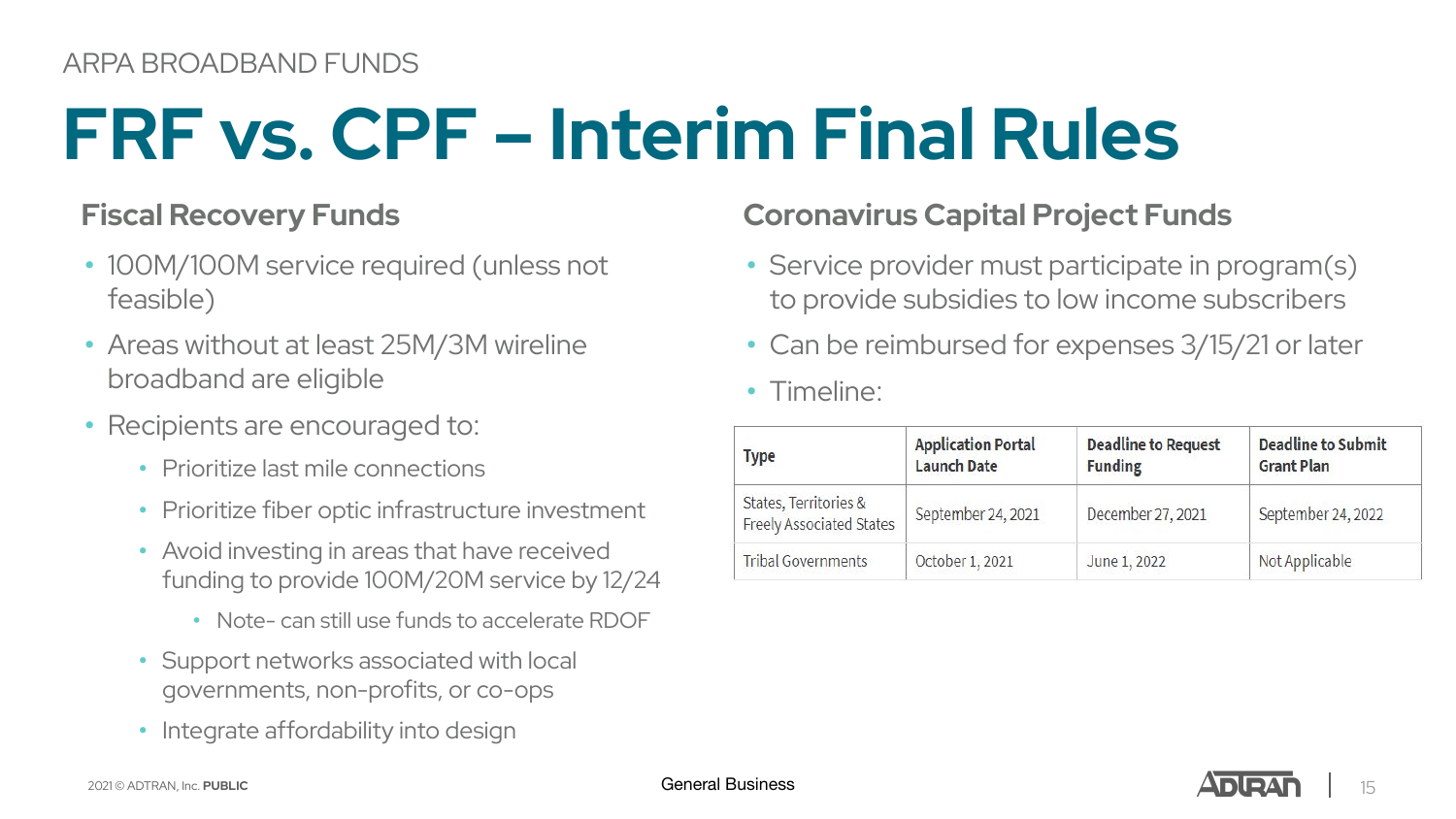

# **Additional Detail**

Infrastructure Bill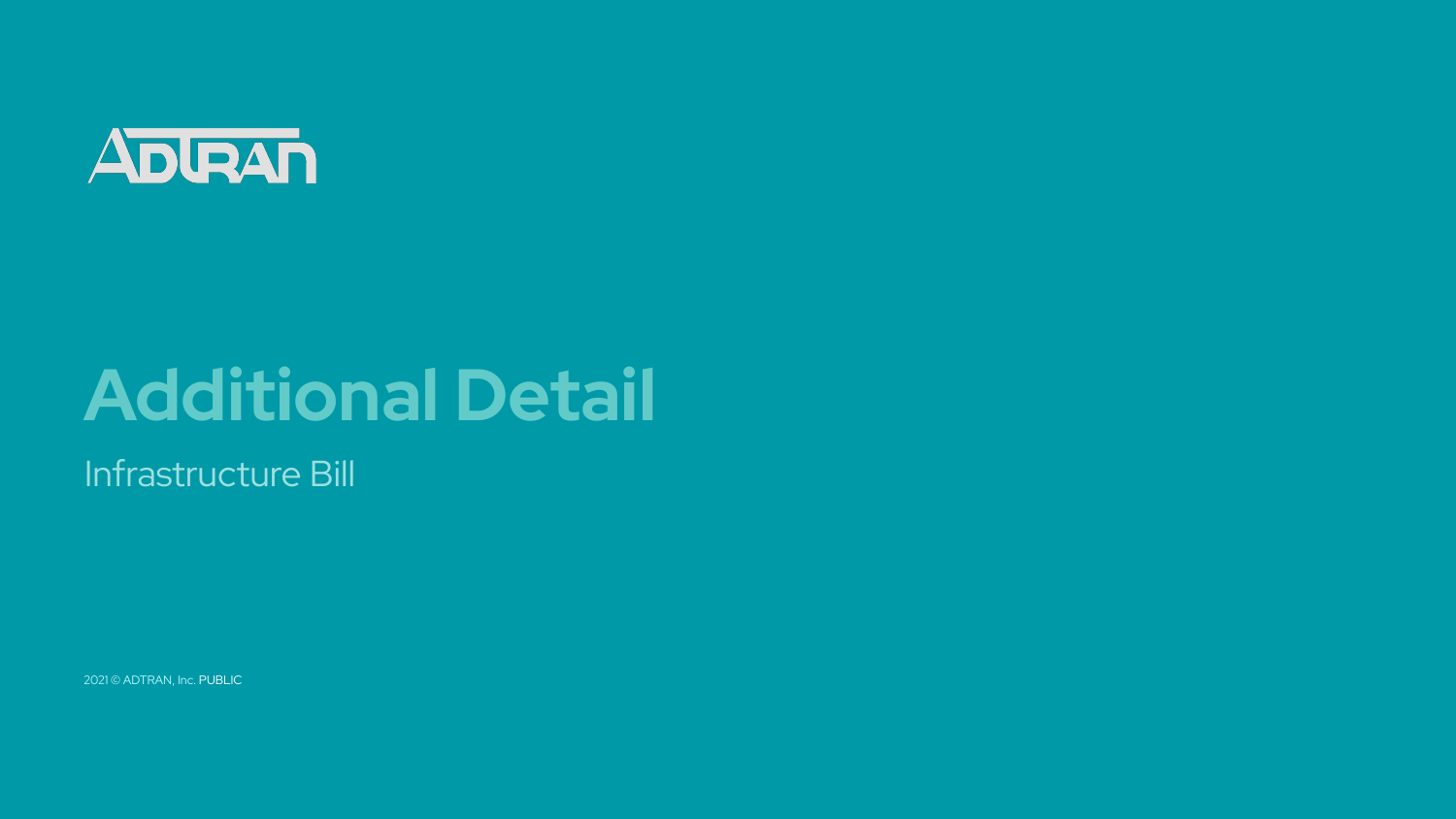### STATE BROADBAND GRANT PROGRAMS

# **Infrastructure Bill**

- BEAD = Broadband Equity, Access, and Deployment Program
- \$42.4B, allocated as follows:
	- \$1.6B for administration (2% federal/2% states)
	- \$2.1B (5%) for "pre-deployment" activities mapping, multi-year action plans, etc
	- Allocated based on "unserved needs", but each state will get at least \$100M
- State-level grant program is required, with plan approved by federal government:
	- 20% of funds available immediately; rest available once plan is approved by feds
	- Must have a state broadband office to administer
	- Grants must have 25% match, but match may come from other funding programs
- Rules announced so far:
	- Highest priority: Unserved: < 25/3 low latency
	- Next priority: Underserved: <100/20 low latency
	- Administrator to define parameters around *Reliable Broadband Service*

2021 © ADTRAN, Inc. **PUBLIC** General Business

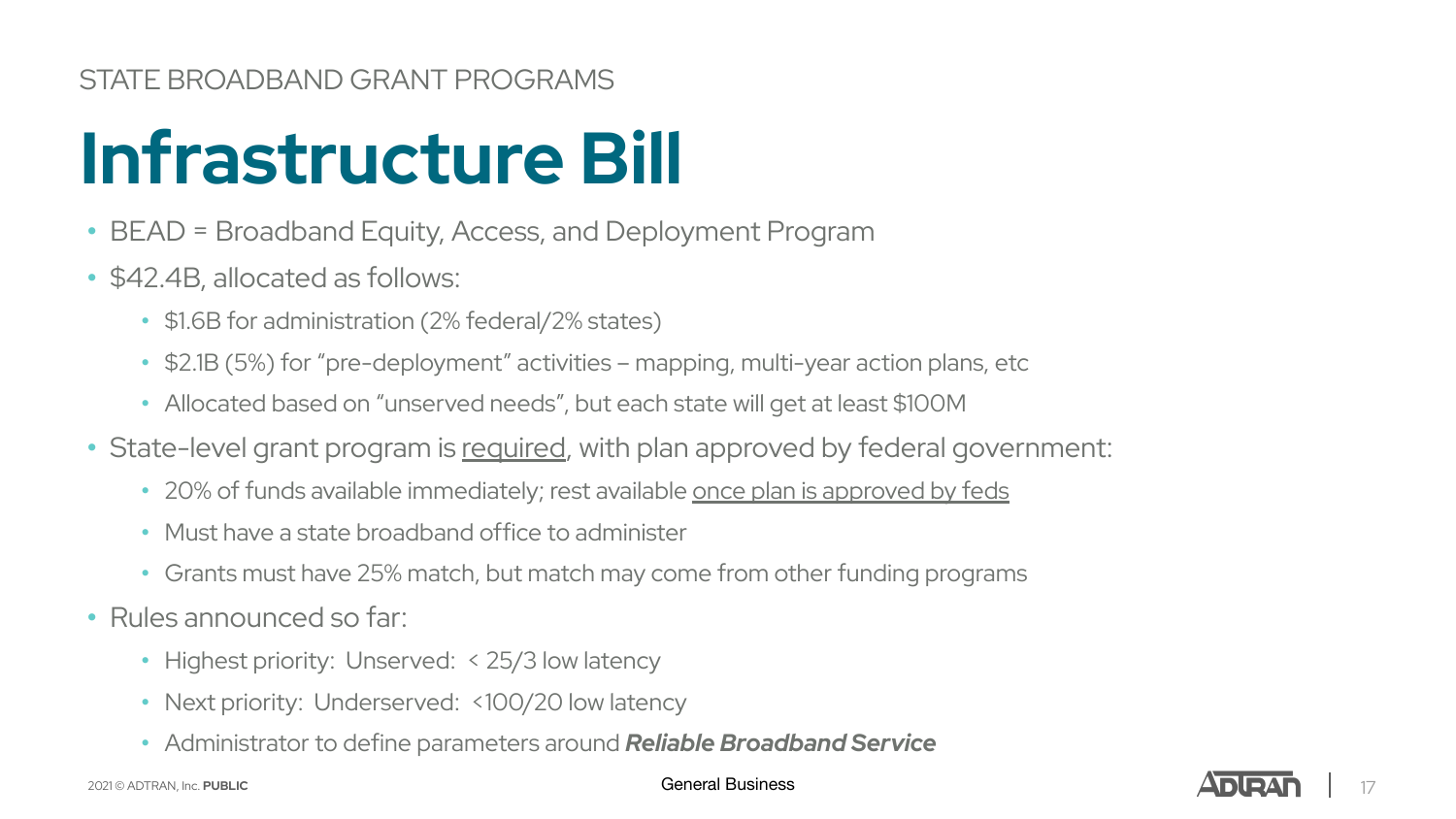### PROGRAM INFORMATION

# **Infrastructure Bill**

### **Who can get funds?**

- Cooperatives
- Nonprofit organizations
- Public-private partnerships
- Private companies
- Public or private utilities
- Public utility districts
- Local governments

### **Who gets priority?**

- Projects that serve un/under served areas
- Projects that connect eligible community anchor institutions
- Other factors:
	- Broadband deployment to persistent/high poverty areas
	- Speed offering
	- Expediency of project completion
	- Compliance with labor laws

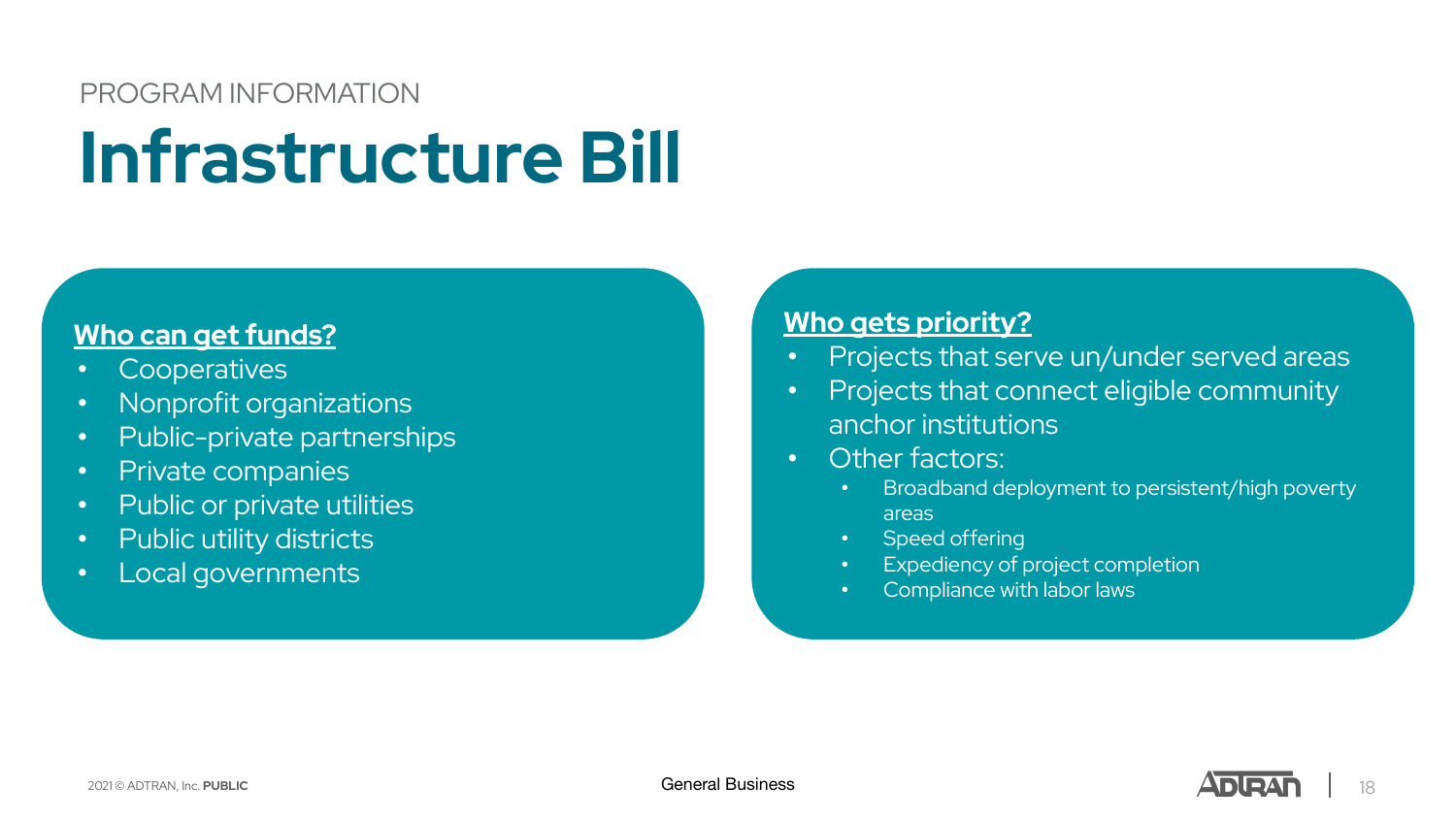# **Infrastructure Bill** *Appalachian Regional Commission (ARC)*

- Explicit broadband focus added to charter
- Dedicated Broadband Funding increased from \$10M/year to \$20M/year (10% of overall funds)
	- \$13 million of the broadband funding must go toward construction and deployment activities
- Focused on project construction and deployment as well as:
	- Research
	- Analysis
	- Training related to broadband adoption efforts